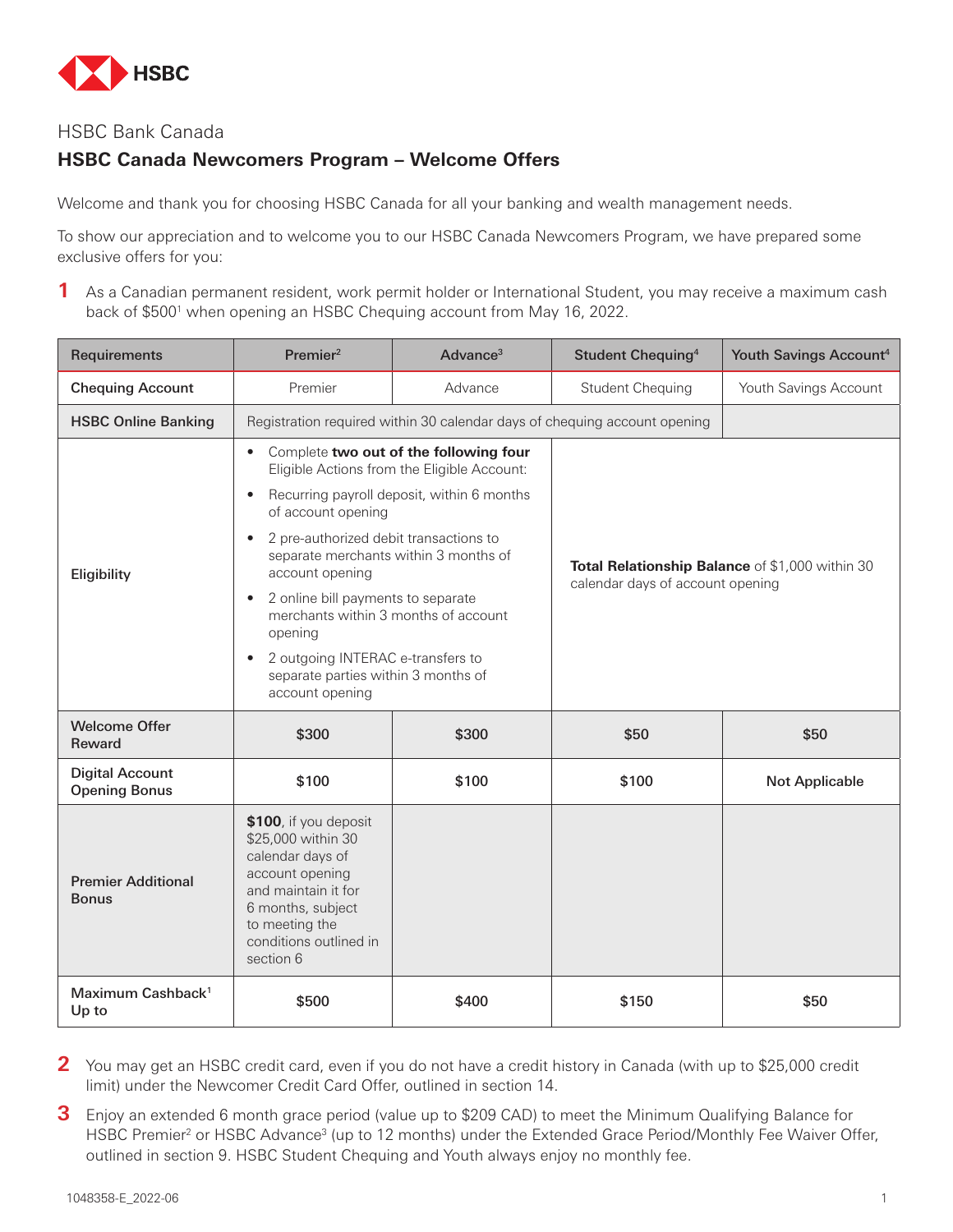- **4** You may receive \$50 CAD under the FX Wire Transfer Bonus Reward Offer when you send 2 International Foreign Exchange wire transfers or FX Global Transfers within 6 months of opening your HSBC Eligible Account, outlined in section 7.
- **5** You may receive \$50 CAD under the Safety Deposit Box Bonus Reward Offer when you open an HSBC safety deposit box within 6 months of opening your HSBC Eligible Account, outlined in section 8.

All terms capitalized above have the meaning given to them in the Definitions below. For each of the above offers, you must meet the conditions of the applicable offer to receive the bonus payment. Please refer to the attached Terms and Conditions for details of each offer.

Issued by HSBC Bank Canada Please see next page for terms and conditions Effectve May 16, 2022

1 Customer can receive a maximum cash back of \$500 as below, subject to meeting the terms and conditions of the Newcomers Program:

| <b>Chequing Account</b>         | Premier | Advance                  | <b>Student Chequing</b> | <b>Youth Savings Account</b> |
|---------------------------------|---------|--------------------------|-------------------------|------------------------------|
| Welcome Offer Reward            | \$300   | \$300                    | \$50                    | \$50                         |
| Digital Account Opening Bonus   | \$100   | \$100                    | \$100                   | $\sim$                       |
| <b>Premier Additional Bonus</b> | \$100   | $\overline{\phantom{a}}$ |                         | $\sim$                       |
| Maximum Cashback Up To          | \$500   | \$400                    | \$150                   | \$50                         |

<sup>2</sup> HSBC Premier requires you to have an active HSBC Premier chequing account, and maintain combined personal deposits and investments with HSBC Bank Canada and its subsidiaries of \$100,000 or greater, or hold a personal HSBC Bank Canada residential mortgage with original amount of \$500,000 or greater, or have income deposits of \$6,500 within a calendar month plus confirmation of \$100,000 or more in assets under management in Canada. A monthly fee will be charged if you do not meet at least one of the eligibility criteria above six months after account opening. For full details regarding eligibility and any fees which may apply please refer to the [Personal Service Charges Statement of Disclosure](http://www.hsbc.ca/1/content/canada4/assets/pib/StatementofDisclosure_en.pdf) available at any HSBC Bank Canada branch or online at [www.hsbc.ca.](http://www.hsbc.ca/1/2/personal)

- 3 HSBC Advance requires you to have an active HSBC Advance chequing account, and maintain combined personal deposits and investments with HSBC Bank Canada and its subsidiaries of \$5,000 or hold personal HSBC Bank Canada residential mortgage balances of \$150,000 or greater. Some exclusions apply. A monthly fee will be charged if you do not meet at least one of the eligibility criteria above six months after account opening. For full details regarding eligibility and any fees which may apply please refer to the [Personal Service Charges Statement of Disclosure](http://www.hsbc.ca/1/content/canada4/assets/pib/StatementofDisclosure_en.pdf) available at any HSBC Bank Canada branch or online at [www.hsbc.ca.](http://www.hsbc.ca/1/2/personal)
- 4 The HSBC Youth Savings Account is only available to you until you turn 19, unless you qualify for the Premier benefit. HSBC Premier Benefit This account is available for youths under 28 years of age if at the time of account opening, the parent/guardian of the youth is an HSBC Premier customer.

The Student Chequing Account is available for full-time post-secondary students with proof of enrollment for a 5-year period after account opening. An additional 2 years will be granted with proof of post-secondary enrollment. You must also be at least 17 years old.

For full details regarding fees which may apply to HSBC Student Chequing Account or HSBC Youth Savings Account, please refer to the Personal Service Charges Statement of Disclosure available at any HSBC Bank Canada branch or online at [www.hsbc.ca/servicecharge.](http://www.hsbc.ca/servicecharge)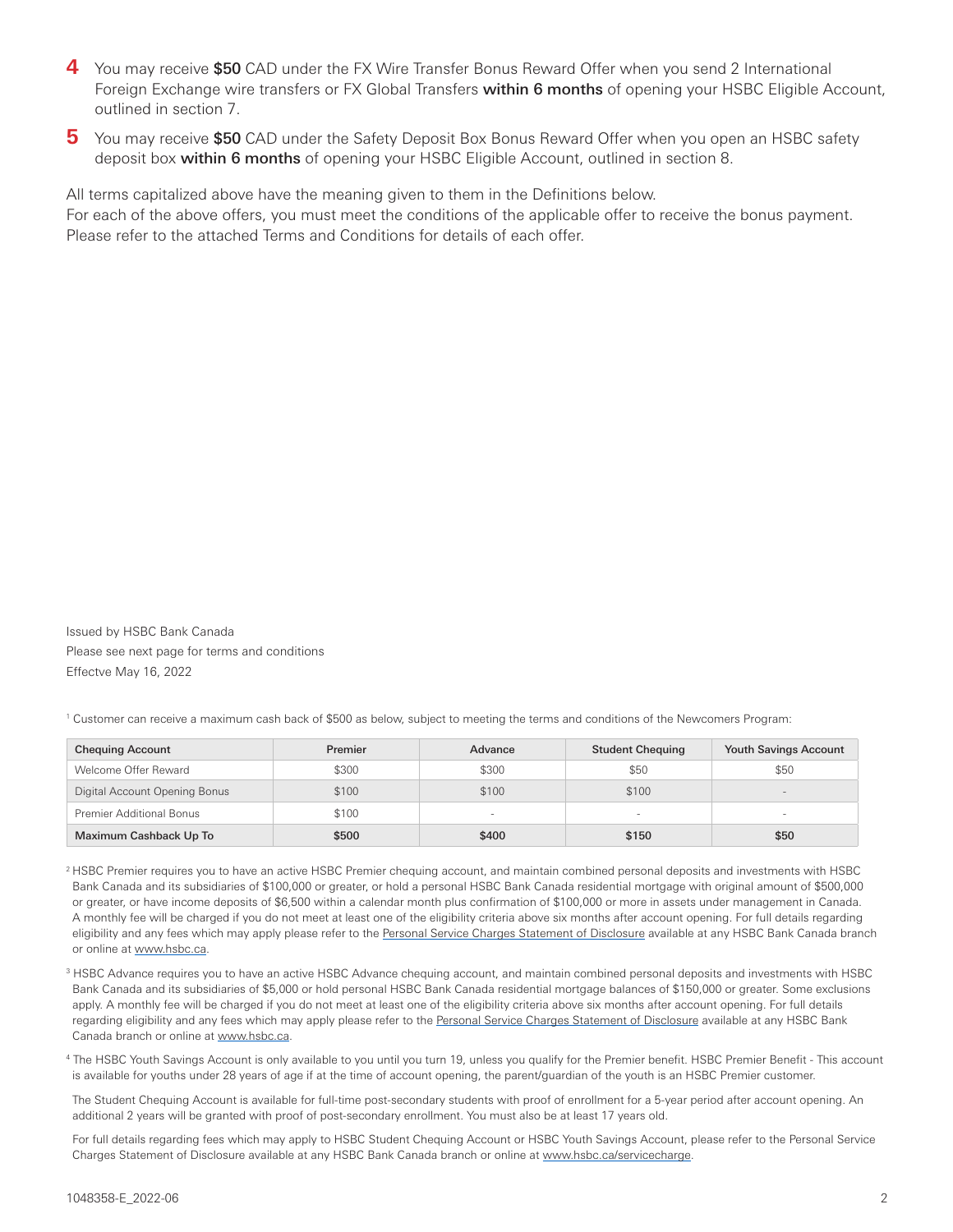# **HSBC Canada Newcomers Program – Welcome Offers**

Terms and Conditions Effective May 16, 2022.

# These Terms & Conditions govern the HSBC Canada Newcomers Program

# **1.**Definitions

When used in these Terms & Conditions, the definitions set out below mean the following**:**

- a. "HSBC" means HSBC Bank Canada and its subsidiaries.
- b. "HSBC HSBC Canada Newcomers Program" means the program that HSBC offers Newcomers and Newcomer Student.
- c. "HSBC Online Banking" means the HSBC online banking platform accessible at [www.hsbc.ca](http://www.hsbc.ca)
- d. "Newcomer" means a person who is not a citizen of Canada, who has reached the age of majority in his or her province or territory of residence in Canada and who either (i) obtained a permanent resident status in Canada within the past five (5) years before opening the Eligible Product or (ii) holds a valid Canadian work permit (excluding a Co-op/Internship Program Work Permit) issued for a term of twelve (12) months or greater within the past five (5) years before opening the Eligible Product.
- e. "Newcomer Youth & Student" means a person who is not a citizen of Canada, does not qualify as a Newcomer, and holds a valid Canadian study permit issued for a term of twelve (12) months or greater within the past three (3) years, before opening the Eligible Product.
- f. "Co-op/Internship Program Work Permit" means a work permit issued by the Government of Canada to support a program of study in Canada offered by a Designated Learning Institution.
- g. "Eligible Account" means a sole or joint HSBC Premier Chequing account, HSBC Advance Chequing account, HSBC Student Chequing account or Youth Savings Account opened on or after May 16, 2022 by persons or persons who at the time of opening the account meet qualifications in section 2.
- h. "Eligibility Criteria" means:
	- i. For Premier: You must have at least one of the following:
		- a. Total Relationship Balance of \$100,000 CAD or more; or
		- b. Total Mortgage with original amount of \$500,000 CAD or greater;
		- c. Have income deposits of \$6,500 CAD within a calendar month plus confirmation of \$100,000 CAD or more in assets under management in Canada; or
		- d. To be qualified for HSBC Premier in another country.
	- ii. For Advance: You must have at least one of the following:
		- a. Total Relationship Balance of \$5,000 CAD or more; or
		- b. Total Mortgage with original amount of \$150,000 CAD or greater.
- i. "Offer(s)" means all of Joining Bonus Reward Offer, Youth & Student Joining Bonus Reward Offer, Digital Account Opening Offer, Premier Additional Bonus Offer, FX Wire Transfer Bonus Reward Offer, Safety Deposit Box Reward Offer, Extended Grace Period Offer/Monthly Fee Waiver Offer and Newcomer Credit Card Offer.
- j. "Welcome Offer Reward" or "Joining Bonus Reward Offer" means a payment of \$300 CAD for HSBC Premier<sup>2</sup> or HSBC Advance<sup>3,</sup> subject to meeting the conditions outlined in section 3.
- k. "Premier Joining Bonus" means a payment of \$300 CAD subject to meeting the conditions outlined in section 3.1.
- l. "Advance Joining Bonus" means a payment of \$300 CAD subject to meeting the conditions outlined in section 3.2.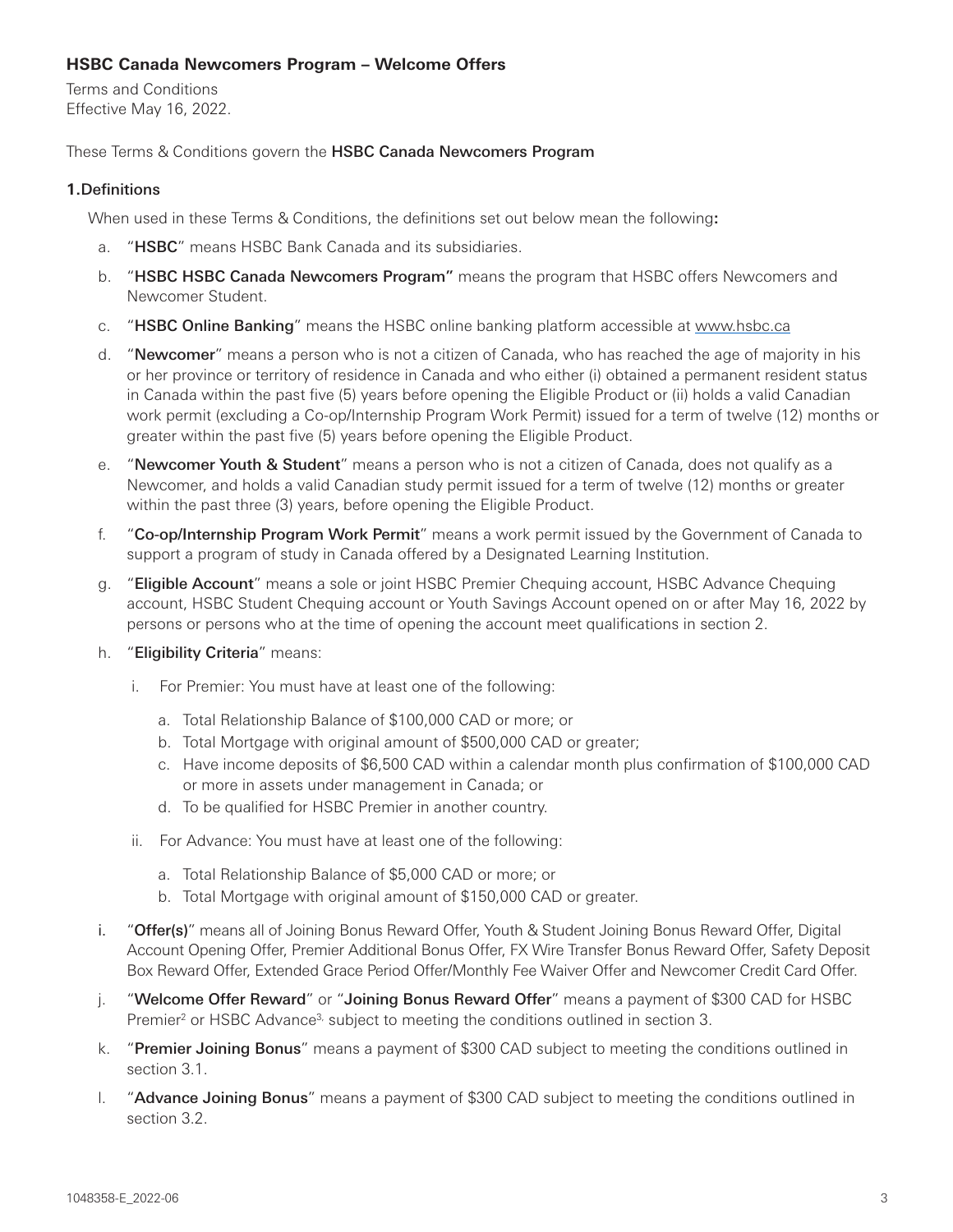- m "Youth & Student Joining Bonus Reward Offer" means a payment of \$50 CAD for opening Student Chequing Account and \$50 CAD for Youth Saving Account to meeting the conditions outlined in section 4.
- n. "Digital Account Opening Bonus Offer" means a payment of \$100 CAD subject to meeting the conditions in section 5.
- o. "Premier Additional Bonus" means a payment of \$100 CAD subject to meeting the conditions outlined in section 6.
- p. "FX Wire Transfer Bonus Reward Offer" means a payment of \$50 CAD for subject to meeting the conditions outlined in section 7.
- q. "Eligible FX Wire Transfer" means wire transfer or HSBC Global Transfer from HSBC Canada account to any other account in a different country in a different currency.
- r. "Safety Deposit Box Reward Offer" means a payment of \$50 CAD subject to meeting the conditions outlined in section 8.
- s. "Extended Grace Period/Monthly Fee Waiver Offer" means you have twelve (12) months to meet the Minimum Qualifying Balance for either HSBC Premier or HSBC Advance from account opening if the account is the Eligible Account subject to meeting the conditions outlined in section 9.
- t. "Eligible Action" means those outlined in section 10,11,12 and 13 that would be considered as actions required for meeting the Joining Bonus criteria set out in section 3.1(a)(ii) and 3.2(a)(ii).
- u. "Newcomer Credit Card Offer" means an HSBC credit card with a Newcomer Credit Card Limit not subject to collateral requirements, subject to meeting the conditions outlined in section 14.
- v. "Newcomer Credit Card Limit" means a minimum credit limit of \$1,000 and a maximum up to \$25,000 CAD for Newcomers, subject to TRB and terms and conditions.
- w. "Total Relationship Balance" (TRB) includes:
	- i. average deposit balance in your HSBC personal chequing and savings account(s), including joint accounts, Guaranteed Investment Certificates (GICs), term deposits, and registered plans (including Tax Free Savings Accounts) for the monthly cycle;
	- ii. market value of your personal investments in HSBC Investment Funds (Canada) Inc. (HIFC) on the last day of the month;
	- iii. market value of your personal investments with HSBC InvestDirect on the last day of the month;
	- iv. market value of your personal investments with HSBC Private Investment Counsel on the last day of the month; and
	- v. market value of your personal investments in HSBC Bank Canada Registered Retirement Income Funds (RRIF) on the last day of the month.

### Excludes:

- i. funds in accounts that we have not been able to identify as part of your personal banking relationship;
- ii. sole accounts held by other people with whom you may have joint accounts, and
- iii. personal loan, line of credit, overdraft, mortgage or credit card balances.
- x. "Total Mortgage Amount" means the amount you originally owe to HSBC Bank Canada on an active and up-to-date personal residential mortgage loan(s).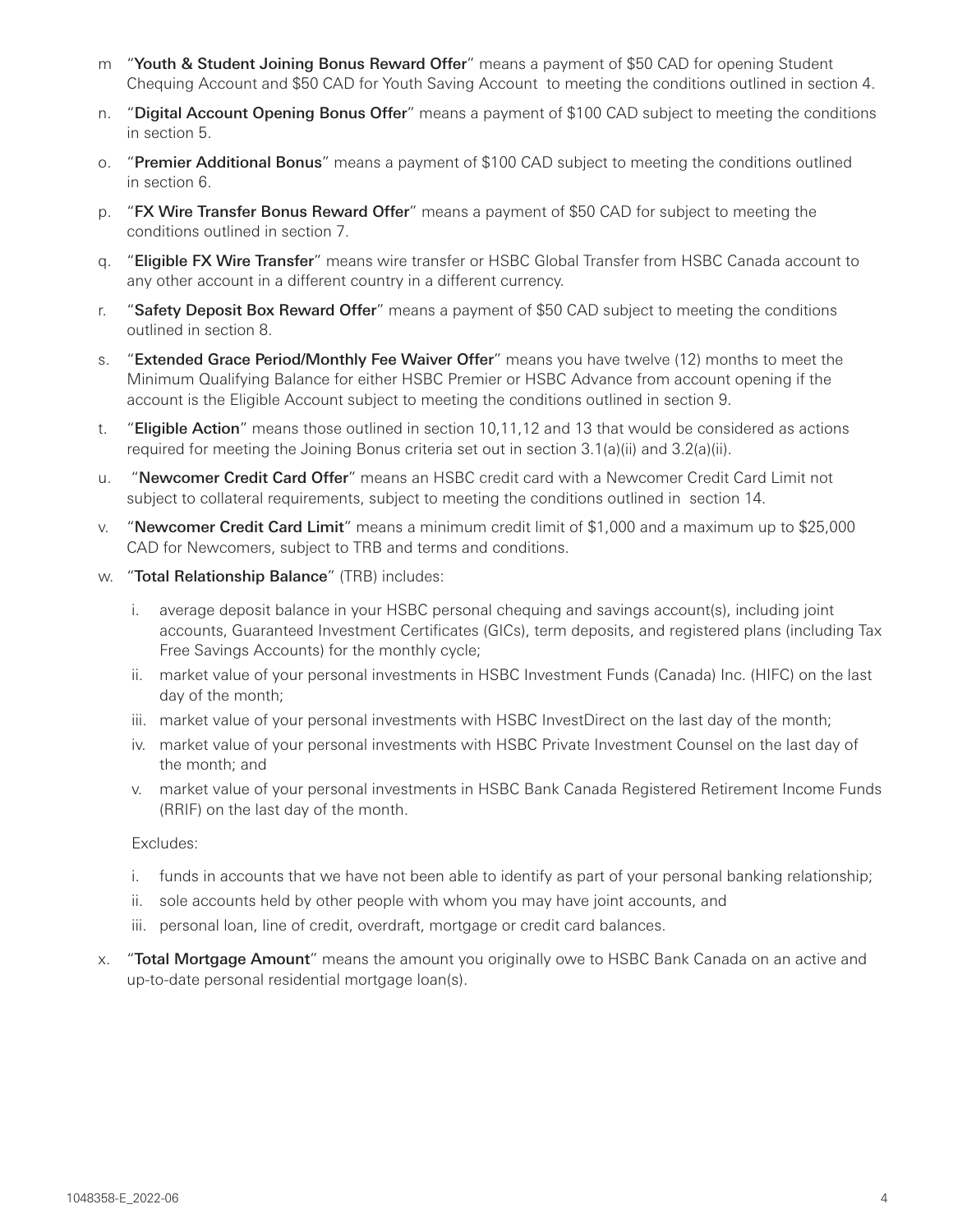## 2. HSBC Canada Newcomers Program Qualification

- a. To qualify for the HSBC Canada Newcomers Program and the Offers, you must meet each of the following:
	- i. be a Newcomer or Newcomer Youth & Student;
	- ii. not have held, at any time between May 16, 2017 and the date of opening any product or account with HSBC
	- iii. comply with all applicable terms and conditions for products you open with HSBC.
- b. HSBC reserves the right to require proof that you meet the qualification criteria as a Newcomer or Newcomer Student. Acceptable documents include confirmation of Canadian permanent residency, a valid Canadian work permit or a valid Canadian study permit (including where applicable Co-op/Internship Program Work Permit).

# 3. Joining Bonus Reward Offer

# 3.1 Premier Joining Bonus

a. Conditions for Eligibility

To be eligible for the Premier Joining Bonus Reward Offer, you and any individual holding the Premier Chequing Account with you must:

- i. open a Premier Chequing Account in the Offer Period, which must be in good standing for the Premier Joining Bonus Offer to be paid;
- ii. Complete 2 out of the 4 Eligible Actions listed in section 10,11,12 and 13 from the Eligible Account;
- iii. register for HSBC Online Banking within thirty (30) calendar days of account opening (ninety calendar days for the customers opening account through International Banking Center);
- iv. Be qualified as a Newcomer;
- v. Not have received any other HSBC welcome offers with respect to the account including but not limited to a Premier welcome offer; and
- vi. comply with all relevant terms and conditions for products you open with HSBC.
- b. Fulfilment
	- i. Premier Joining Bonus Reward Offer will be paid into your Premier Chequing Account in the  $7<sup>th</sup>$  month from account opening, subject to meeting the criteria set out in section 3.1(a). For greater clarity, if the Chequing Account is opened in May 2022 and 2 out of 4 Eligible Actions have been completed by June 2022, the bonus will be credited into the account by end of December 2022.
	- ii. For joint accounts, a maximum of one bonus will be paid per Offer. For each customer, a maximum of one bonus will be paid per Offer.
- c. Clawback
	- i. The Joining Bonus Reward Offer is subject to the condition that the Eligible Account must remain open and in good standing for at least one (1) calendar year after the end of the month during which the Joining Bonus Reward Offer is received.
	- ii. If you fail to meet the conditions above, after the Premier Joining Bonus Reward Offer is paid, we may withdraw the full amount of the Joining Bonus Reward Offer from your Eligible Account or any account you have with HSBC or send you a demand to repay the full value of the Premier Joining Bonus Reward Offer to us within one (1) month.
- d. To be eligible for the Premier Joining Bonus Offer, at least one of the individuals holding the Premier Chequing Account must be of age of majority in his or her province of residence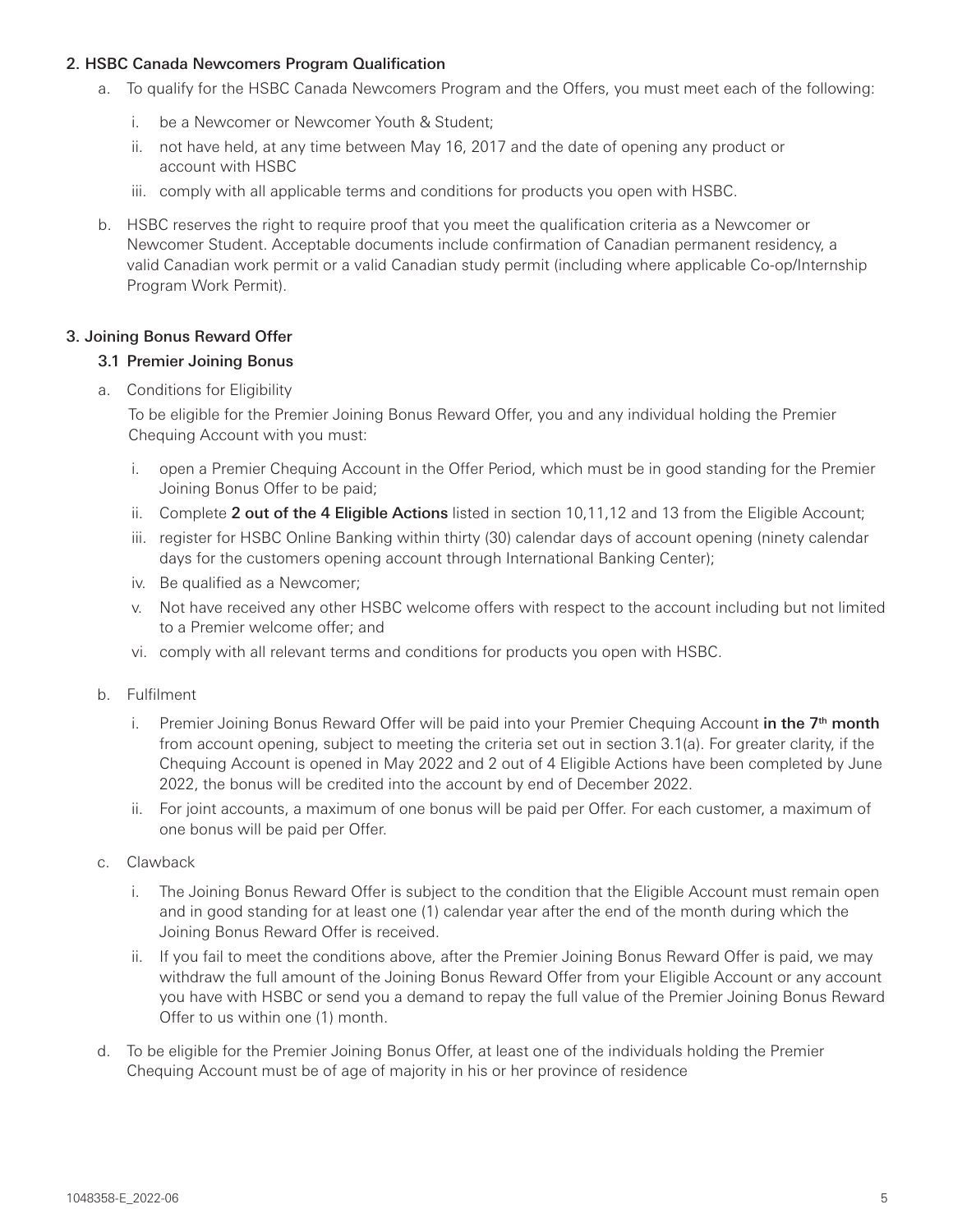## **3.2 Advance Joining Bonus**

a. Conditions for Eligibility

To be eligible for the Advance Joining Bonus, you and any individual holding the Advance Chequing Account with you must:

- i. open an Advance Chequing Account in the Offer Period, which must be in good standing for the Advance Joining Bonus to be paid;
- ii. Complete 2 out of the 4 Eligible Actions listed in section 10,11,12 and 13 from the Eligible Account;
- iii. register for HSBC Online Banking within thirty (30) calendar days of account opening (ninety calendar days for the customers opening account through International Banking Center);
- iv. Be qualified as a Newcomer;
- v. Not have received any other HSBC welcome offers with respect to the account including but not limited to an Advance welcome offer; and
- vi. comply with all relevant terms and conditions for products you open with HSBC.
- b. Fulfilment
	- i. Advance Joining Bonus Reward Offer will be paid into your Advance Chequing Account in the  $7<sup>th</sup>$ month from account opening, subject to meeting the criteria set out in section 3.2 (a). For greater clarity, if the Chequing Account is opened in May 2022 and 2 out of 4 Eligible Actions have been completed by June 2022, the bonus will be credited into the account by end of December 2022.
	- ii. For joint accounts, a maximum of one bonus will be paid per Offer. For each customer, a maximum of one bonus will be paid per Offer.
- c. Clawback
	- i. The Joining Bonus Reward Offer is subject to the condition that the Eligible Account must remain open and in good standing for at least one (1) calendar year after the end of the month during which the Advance Joining Bonus Reward Offer is received.
	- ii. If you fail to meet the conditions above, after the Advance Joining Bonus Reward Offer is paid, we may withdraw the full amount of the Advance Joining Bonus Reward Offer from your Eligible Account or any account you have with HSBC or send you a demand to repay the full value of the Advance Joining Bonus Reward Offer to us within one (1) month.
- d. To be eligible for the Advance Joining Bonus, at least one of the individuals holding the Advance Chequing Account must be of age of majority in his or her province of residence.

### **4. Youth & Student Joining Bonus Reward Offer**

a. Conditions for Eligibility

To be eligible for the Youth & Student Joining Bonus Reward Offer, you and any individual holding the Eligible Account jointly with you must first:

- i. open a Student Chequing or Youth Savings Account in the Offer Period, which must be in good standing for the Student Chequing or Youth Savings Joining Bonus Offer to be paid;
- ii. deposit a minimum of \$1,000 CAD in Total Relationship Balance with HSBC within thirty (30) calendar days of Student Chequing or Youth Savings account;
- iii. register for HSBC Online Banking within thirty (30) calendar days of account opening (ninety calendar days for the customers opening account through International Banking Center);
- iv. Be qualified as a Newcomer;
- v. Not have received any other HSBC welcome offers with respect to the account including but not limited to a Student welcome offer; and
- vi. comply with all relevant terms and conditions for products you open with HSBC.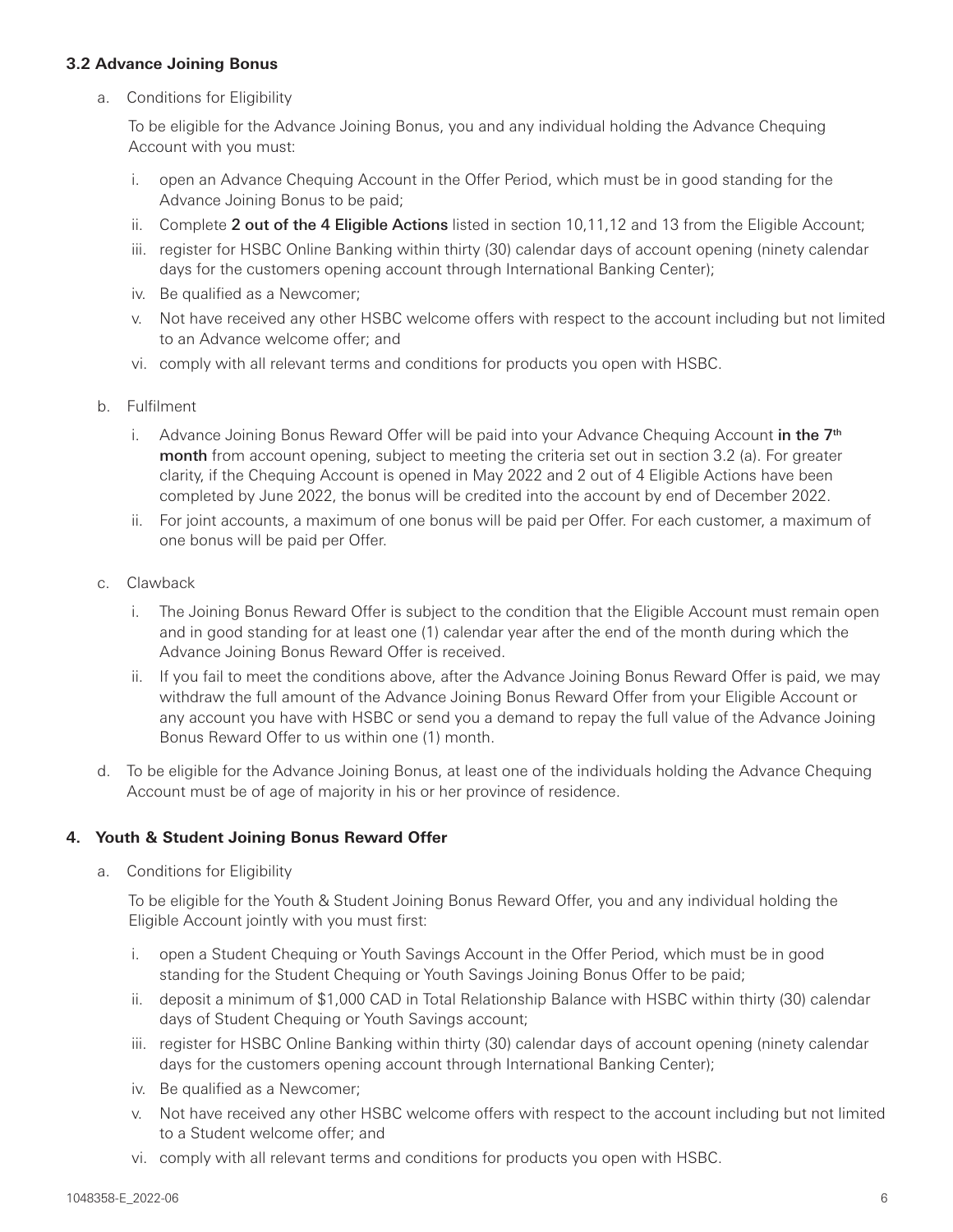- b. Fulfilment
	- i. The Youth & Student Joining Bonus Reward Offer will be paid into your Eligible Account in the 7th month after meeting the Youth & Student Joining Bonus Reward Offer criteria set out in section 4(a). For greater clarity if the Student Chequing or Youth Saving Account is opened in May 2022, after accounting for 30 days to meet the Total Relationship Balance criteria, the bonus will be credited into the account by end of December 2022.
	- ii. For joint accounts, a maximum of one bonus will be paid per Offer. For each customer, a maximum of one bonus will be paid per Offer.
- c. Clawback
	- i. The Youth & Student Joining Bonus Reward Offer is subject to the condition that the Eligible Account must remain open and in good standing for at least one (1) calendar year after the end of the month during which the Youth & Student Joining Bonus Reward Offer is received.
	- ii. If you fail to meet the condition above, after the Youth & Student Joining Bonus Reward Offer is paid, we may withdraw the full amount of the Youth & Student Joining Bonus Reward Offer from your Eligible Account or any account you have with HSBC or send you a demand to repay the full value of the Joining Bonus Reward Offer to us within one (1) month.

# **5. Digital Account Opening Offer**

- a. Conditions for Eligibility
	- i. Open your first Eligible Account online
	- ii. Qualify for one of the following Offer under Newcomers Program:
		- a. Joining Bonus Reward Offer
		- b. Student Joining Bonus Reward Offer
	- iii. Youth Saving Account holders are not eligible for the Digital Account Opening Offer.
- b. Fulfilment
	- i. The Digital Account Opening Offer will be paid into your Eligible Account in the 7th month from account opening, subject to meeting the criteria set out in section 5(a). For greater clarity, if the Chequing Account is opened in May 2022 and 2 out of 4 Eligible Actions have been completed by June 2022, the bonus will be credited into the account by end of December 2022.
	- ii. For joint accounts, a maximum of one bonus will be paid per Offer. For each customer, a maximum of one bonus will be paid per Offer.
	- iii. This bonus will not be paid out as a stand-alone digital bonus, until the Premier Joining Bonus Offer, Advance Joining Bonus Offer or Youth & Student Joining Bonus Reward Offer criteria has been met.
- c. Clawback
	- i. The Digital Account Opening Offer is subject to the condition that the Eligible Account must remain open and in good standing for at least one (1) year after the end of the month during which the Digital Account Opening Offer is received.
	- ii. If you fail to meet the condition above, you will be obligated to repay the full amount of the Digital Account Opening Offer to HSBC. We may withdraw the full amount of the Digital Account Opening Offer from your Eligible Account or any account you have with HSBC or send you a demand to repay the full value of the Digital Account Opening Offer to us within one (1) month.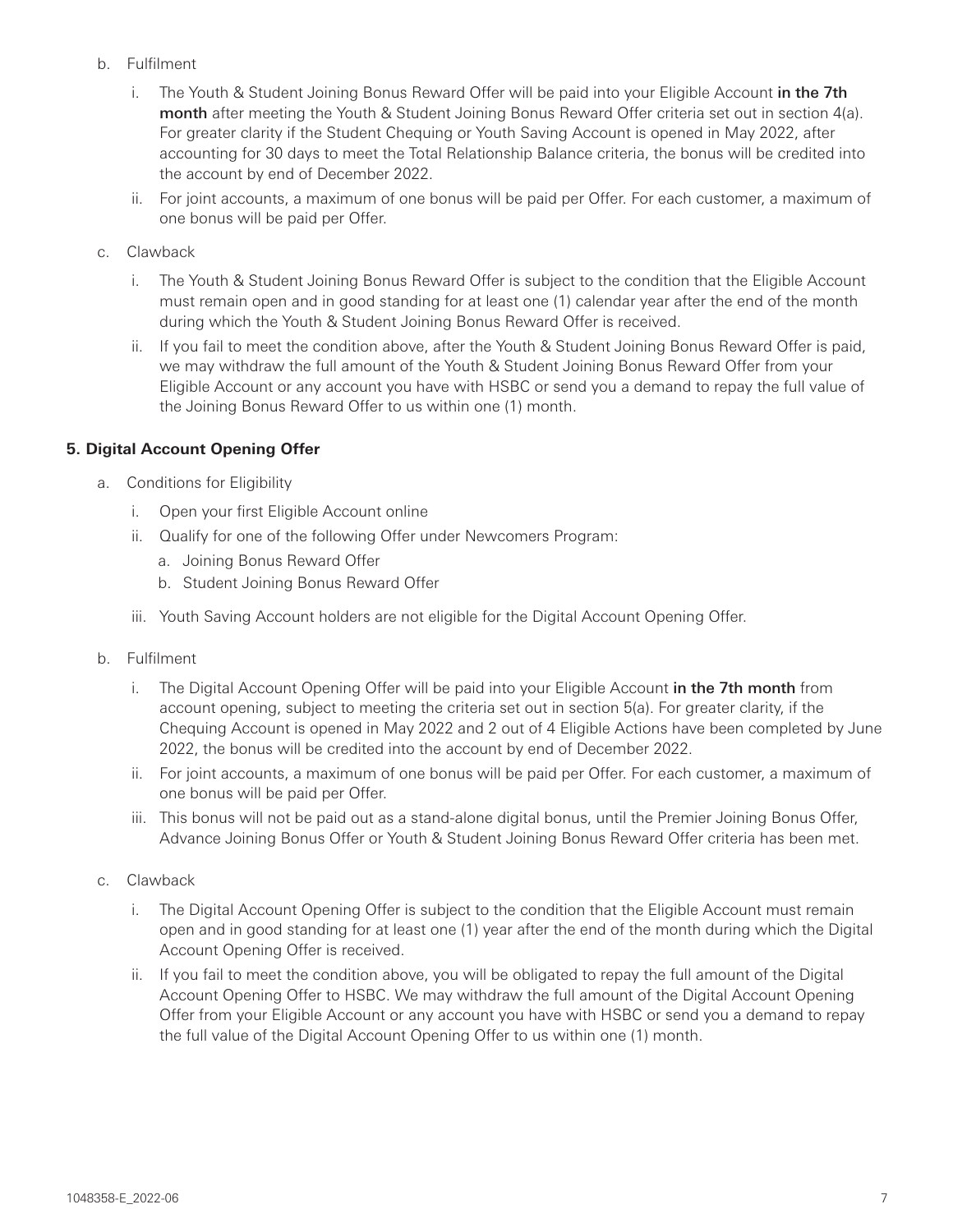#### **6. Premier Additional Bonus**

a. Conditions for Eligibility

To be eligible for the Premier Additional Bonus, you and any individual holding the Eligible Account jointly with you must first:

- i. Qualify for the Premier Joining Bonus Offer
- ii. Deposit a minimum \$25,000 CAD TRB within one (1) month of opening the Eligible Account. \$25,000 TRB needs to be maintained for six (6) calendar months.
- b. Fulfilment
	- i. Premier Additional Bonus will be paid into your Eligible Account in the same month as the Premier Joining Bonus Offer, subject to meeting the Premier Additional Bonus criteria set out in section 6(a).
- c. Clawback
	- i. The Premier Additional Bonus is subject to the condition that the Eligible Account must remain open and in good standing for at least one (1) calendar year after the end of the month during which the Premier Reward Offer is received.
	- ii. If you fail to meet the conditions above, after the Premier Additional Bonus is paid, we may withdraw the full amount of the bonus from your Eligible Account or any account you have with HSBC or send you a demand to repay the full value of the Premier Additional Bonus to us within one (1) month.

### **7. FX Wire Transfer Bonus Reward Offer**

a. Conditions for Eligibility

To be eligible for the FX Wire Transfer Bonus Reward Offer, you must first:

- i. Make at least two  $(2)$  Eligible FX Wire Transfer within  $six(6)$  months of opening the Eligible Account;
- ii. You and any individual holding the Eligible Account jointly with you must not have received FX Wire Transfer Bonus Reward Offer or any similar offer with respect to the Eligible Account or any other account with HSBC, whether held solely or jointly.
- b. Fulfilment
	- i. The FX Wire Transfer Bonus Reward Offer will be paid into your Eligible Account within three (3) months after meeting the FX Wire Transfer Bonus Reward Offer criteria set out in section 7(a). For greater clarity if the Chequing Account is opened in May 2022, after two (2) Eligible FX Wire Transfers are processed in September 2022, the bonus will be credited into the account by end of December 2022.
	- ii. If you receive a FX Wire Transfer Bonus Reward Offer, you will not be eligible for any similar offer.

### **8. Safety Deposit Box Reward Offer**

a. Conditions for Eligibility

To be eligible for the Safety Deposit Box Reward Offer, you must first:

- i. Open an HSBC safety deposit box at any HSBC branch in Canada where the service is offered within six (6) months of opening your Eligible Account; and
- ii. Pay the required safety deposit box fees prorated for current year and in full for the next year from your Eligible Account.
- b. Fulfilment
	- i. The Safety Deposit Box Reward Offer will be paid into your Eligible Account in the month of April in the year following the year in which you open your HSBC safety deposit box.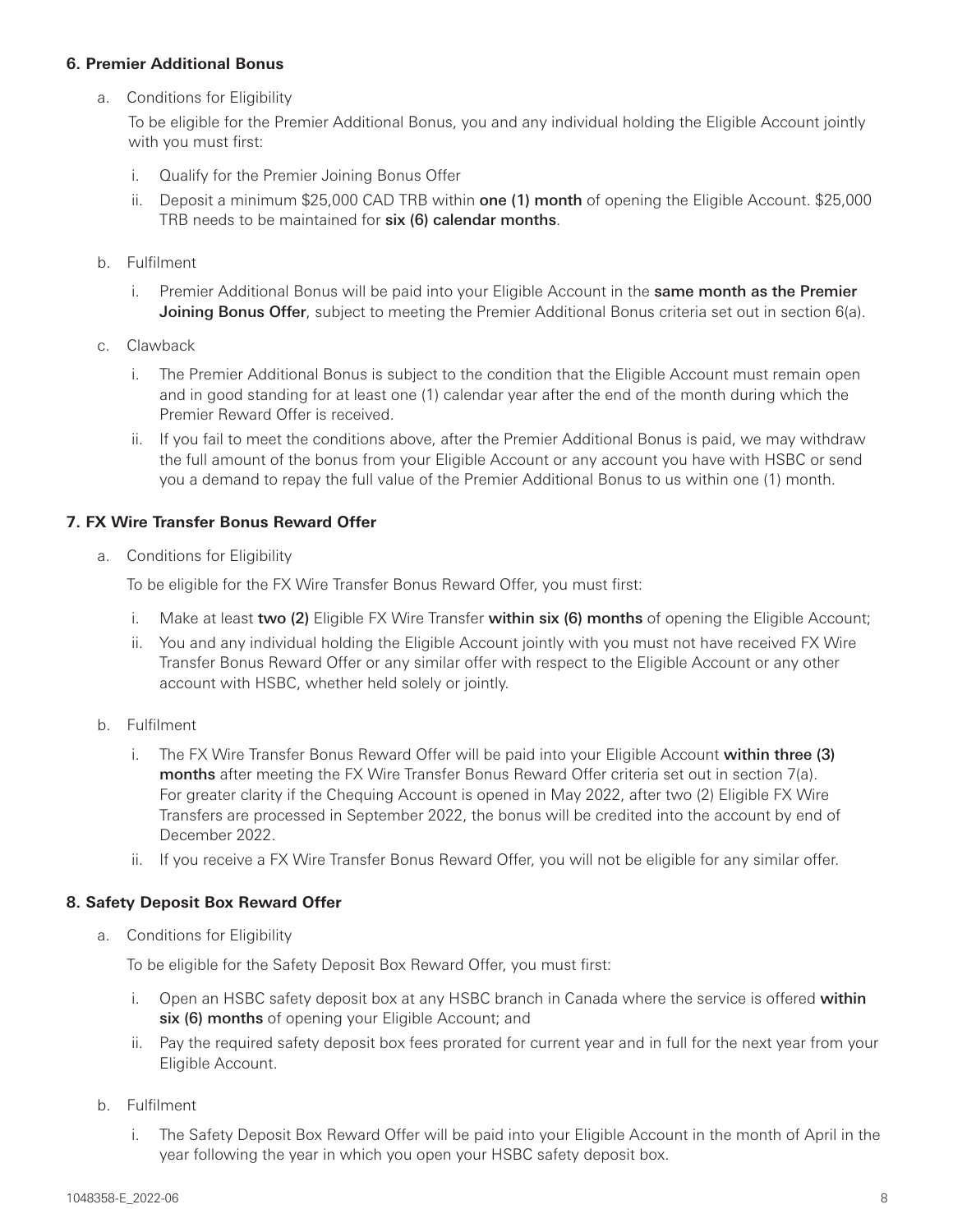## **9. Extended Grace Period/Monthly Fee Waiver Offer**

- a. Fulfilment
	- i. If your Eligible Account is an HSBC Premier or HSBC Advance chequing account, you will automatically be given twelve (12) months to meet the Minimum Qualifying Balance for either HSBC Premier or HSBC Advance.
	- ii. If you do not meet Eligibility Criteria after twelve (12) months, you will be charged:
		- a. For HSBC Premier, a Below Eligibility Criteria Fee for your respective HSBC account as set out in HSBC's Personal Service Charges/Statement of Disclosure available at any HSBC branch or online at [www.hsbc.ca](http://www.hsbc.ca/)
		- b. For HSBC Advance, a Below Eligibility Criteria Fee for your respective HSBC account as set out in HSBC's Personal Service Charges/Statement of Disclosure available at any HSBC branch or online at [www.hsbc.ca](http://www.hsbc.ca/)

# **10. Recurring Payroll Deposit**

a. Conditions for Eligibility

To be considered an Eligible Action required for meeting the Joining Bonus criteria set out in section 3.1(a)  $(ii)$  and 3.2 (a) $(ii)$ , you must:

- i. Transfer or set up your automated and recurring payroll direct deposit into your Eligible Account **within six (6) months** of opening the Eligible Account;
- ii. Receive at least one  $(1)$  payroll deposit within  $\text{six}$  (6) months of opening the Eligible Account;
- iii. HSBC reserves the right to determine what is considered a qualifying payroll deposit.

# **11. Pre-Authorized Debit**

a. Conditions for Eligibility

To be considered an Eligible Action required for meeting the Joining Bonus criteria set out in section 3.1(a) (ii) and 3.2(a)(ii), you must:

- i. Set up two (2) different recurring pre-authorized monthly debits to separate merchants, such as a payment to a service provider (i.e. utility bill, gym membership, etc.) from your Eligible Account within three (3) months of opening the Eligible Account;
- ii. The first payment of each Pre-Authorized Debit must be debited and must clear from your new Eligible Account within three (3) months of opening the Eligible Account.

# **12. Online Bill Payment**

a. Conditions for Eligibility

To be considered an Eligible Action required for meeting the Joining Bonus criteria set out in section 3.1 (a) (ii) and 3.2(a)(ii), you must:

- i. Set up two (2) different bill payments to separate merchants, such as to service providers (i.e. utility bill, cable, etc.), in HSBC Online Banking, and/or in HSBC Mobile® Banking from your new Eligible Account within three (3) months of opening the Eligible Account;
- ii. The bill payments must be debited and must clear from your new Eligible Account within three (3) months of opening the Eligible Account.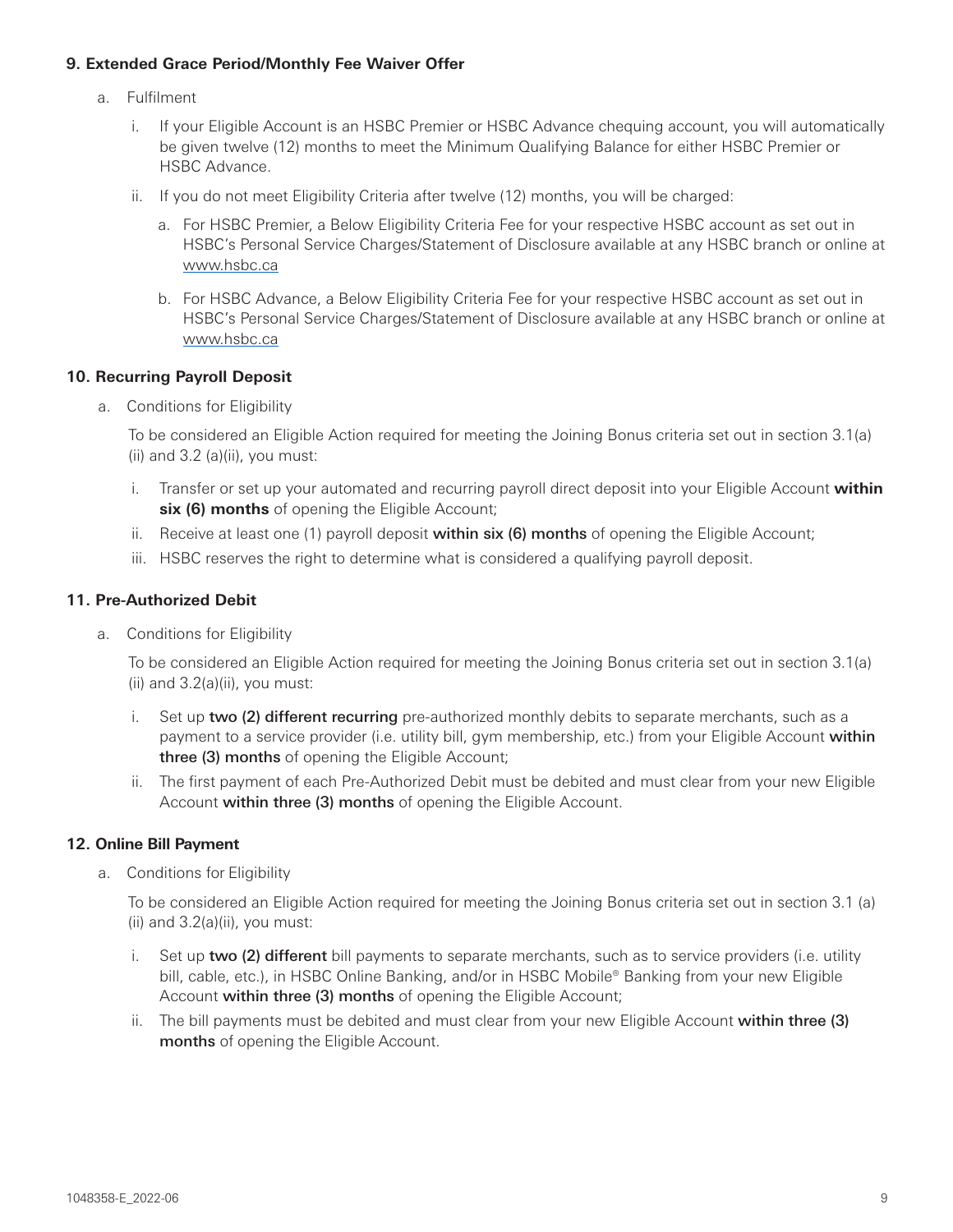## **13. INTERAC e-transfer**

a. Conditions for Eligibility

To be considered an Eligible Action required for meeting the Joining Bonus criteria set out in section 3.1(a)  $(ii)$  and  $3.2(a)(ii)$ , you must:

- i. Make two (2) different outgoing INTERAC e-transfers to separate parties from your new Eligible Account within three (3) months of opening the Eligible Account;
- ii. The payments must be debited and must clear from your new Eligible Account within three (3) months of opening the Eligible Account.

## **14. Newcomer Credit Card Offer**

a. Conditions for Eligibility

To be eligible for the Newcomer Credit Card Offer, you must:

- i. Submit an application for an HSBC credit card;
- ii. Meet eligibility requirements for the HSBC Mastercard listed in the application, including the following:
	- For HSBC Premier World Elite® Mastercard®, be an HSBC Premier customer\* with a minimum \$80,000 annual personal income (before taxes) or a minimum \$150,000 annual household income (before taxes) or a minimum of \$400,000 in assets under management (based on liquid, investable assets with financial institutions in Canada);
	- For HSBC World Elite® Mastercard®, with a minimum \$80,000 annual personal income (before taxes) or a minimum \$150,000 annual household income (before taxes) or a minimum of \$400,000 in assets under management (based on liquid, investable assets with financial institutions in Canada); and
	- Receive approval under standard HSBC credit review.
- b. Fulfilment
	- i. An HSBC mastercard with a Newcomers Credit Card Limit will be offered to eligible customers.
	- ii. If you would like to obtain a higher credit limit than is available under the Newcomer Credit Card Offer please speak with an HSBC representative on how to apply.

### **15. Receiving Offers**

- a. Your account(s) must be open and in good standing for bonus to be paid.
- b. For joint accounts, a maximum of one (1) bonus will be paid per Offer. For each customer, a maximum of one (1) bonus will be paid per Offer.
- c. For joint accounts, the primary applicant's information will be the information on record for all communications about the HSBC Canada Newcomers Program. Any payment, notice, account statements or records sent to the primary applicant will satisfy our obligations to all joint account holders.
- d. Customers with joint accounts are eligible for the Offers only when all the account holders qualify for the HSBC Canada Newcomers Program under section 2.

#### **16. Taxes**

There may be tax implications associated with the Offers and also any repayment of an Offer. Generally speaking, no tax receipt will be issued in respect of any Offer. HSBC does not provide tax advice. If you require tax advice in connection with any Offer or other use of HSBC products or services, please contact your personal tax advisor.